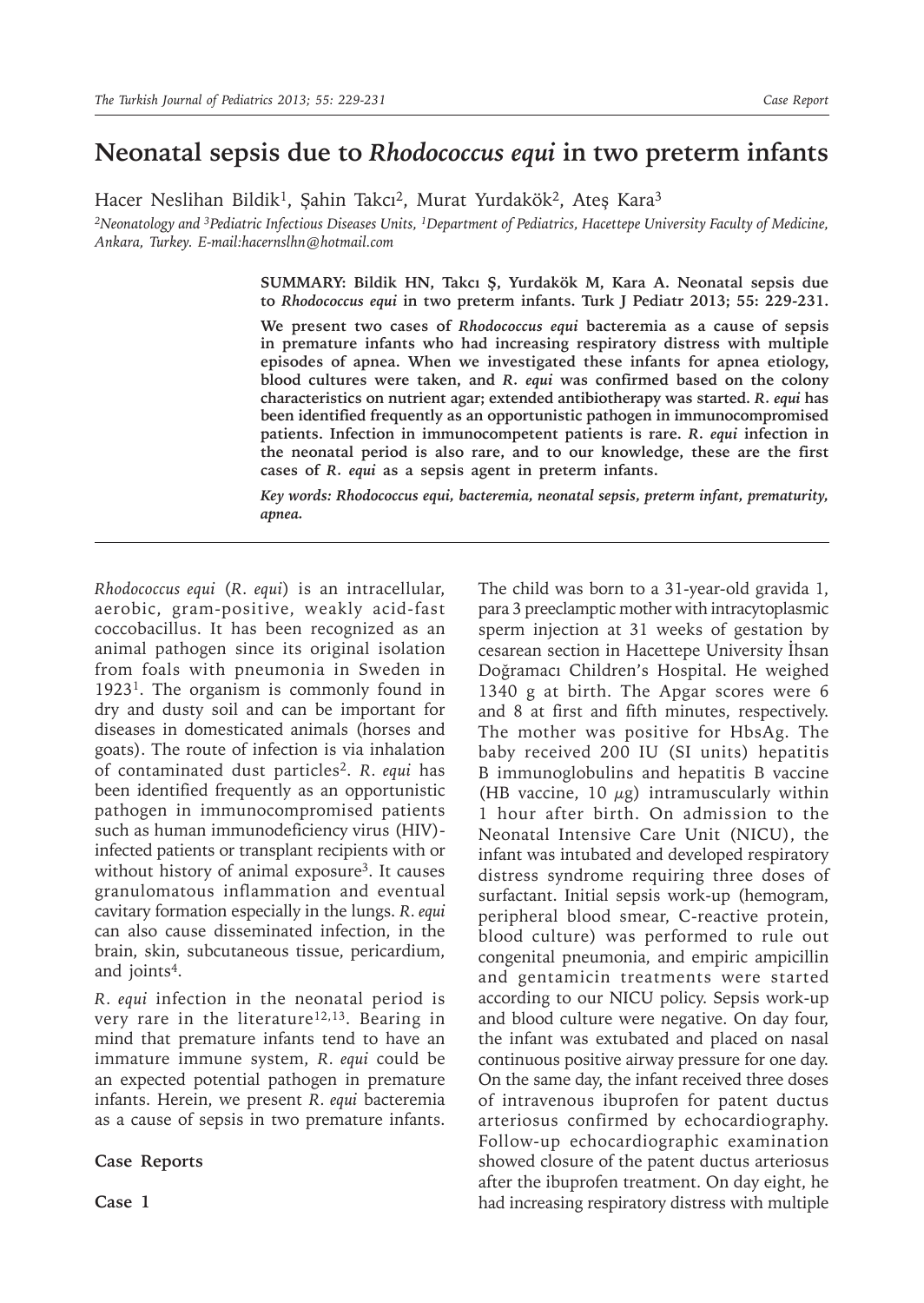episodes of apnea, bradycardia and arterial desaturation. Hypothermia, poor peripheral perfusion, and reduced movements and sucking were noted on the physical examination. Cranial ultrasonography was normal. He was subsequently replaced on continuous positive airway pressure, and a complete sepsis workup was performed. The white blood cell count was 6000/mm<sup>3</sup> with an increased percentage of immature polymorphonuclear cells (Immature/ total neutrophil ratio: 0.30), and platelet count was 70000/mm<sup>3</sup>. Elevated C-reactive protein was found as 4.3 mg/dl. Serum electrolytes were normal. Blood culture was performed for the second time. Meropenem, vancomycin and amikacin were started considering late-onset neonatal sepsis. The therapy regimen was intravenous meropenem 20 mg/kg/dose twice daily, amikacin 15 mg/kg/dose once daily, and vancomycin 10 mg/kg/dose twice daily. After the Bactec automated blood culture system 9120 was reported as Streptococcus spp., R. equi was confirmed based on the colony characteristics on nutrient agar and 5% sheep blood agar with typical salmon pink color four days after the extended antibiotherapy was started. The characteristics of colonies were catalase-positive, oxidase-negative, nitrate reduction-positive, alkaline phosphatasepositive, and urease-negative. Antimicrobial sensitivity test was done, and it was found to be sensitive to vancomycin and teicoplanin. Clinical improvement was seen on the fourth day of antibiotherapy. The infant responded well to antibiotic treatment, which was maintained for 10 days. It was noted that the mother was a nurse and the father was an officer living in an urban area with no history of animal or soil/dust exposure. There was no travel history to rural areas during pregnancy.

## **Case 2**

A premature infant of 29 weeks gestation and a birth weight of 1200 g was delivered to a 29-year-old mother by cesarean section because of placenta previa. On admission to the NICU, sepsis work-up was performed, and the blood culture was negative. On day seven, the need for additional oxygen increased with multiple episodes of apnea. Echocardiography and cranial ultrasonography were normal. A complete sepsis work-up was performed. Immature/total neutrophil ratio was 0.21, elevated C-reactive protein was 5.87 mg/dl, and elevated procalcitonin was 2.63 ng/ml. *R. equi* was cultured in the blood sample taken on day seven as a cause of sepsis. Our therapy regimen was intravenous ceftazidime 30 mg/ kg/dose twice daily, amikacin 15 mg/kg/dose once daily, and vancomycin 10 mg/kg/dose twice daily. Antibiotic treatment was maintained for 10 days with clinical improvement of the infant. The infant was discharged in a healthy condition weighing above 1700 g.

## **Discussion**

The first human case with *R. equi* infection was reported in 1967 in a patient with autoimmune hepatitis who was undergoing an immunosuppressive treatment. Since then, there have been numerous reports described in immunocompromised patients. Pulmonary involvement with necrotizing pneumonia is the most frequent clinical presentation of R. equi in this population<sup>5</sup>. The majority of immunocompromised cases are HIV-infected and renal transplant recipients. Extrapulmonary infection may include wound infection, subcutaneous abscesses, brain abscess, meningitis, pericarditis, osteomyelitis, cervical adenopathy, endophthalmitis, lymphangitis, and mastoiditis<sup>6</sup>.

Although most of the cases are seen in immunocompromised patients, *R. equi* is also a cause of infection in immunocompetent hosts, at rates of 10-15%, and about one-third of infections involve children<sup>6,7</sup>.

Infection with *R. equi* in humans is likely through inhalation, inoculation or ingestion. Other routes of acquisition, including nosocomial and person-to-person transmission, have been reported as well<sup>4</sup>. However, a review of *R. equi* disease in immunocompetent individuals showed no suggestive epidemiological exposures in 10 of the 19 patients in the case series<sup>6</sup>. Yamshchikov et al.<sup>8</sup> suggested that epidemiological exposures might be more readily evident when the patient is immunocompromised, such as in infection with HIV. In our cases, acquisition of *R. equi*  was possibly nosocomial. Blood cultures, which were obtained initially after arrival to the NICU, were negative, and there was no history of soil or dust contamination for either mother. Second blood cultures were positive